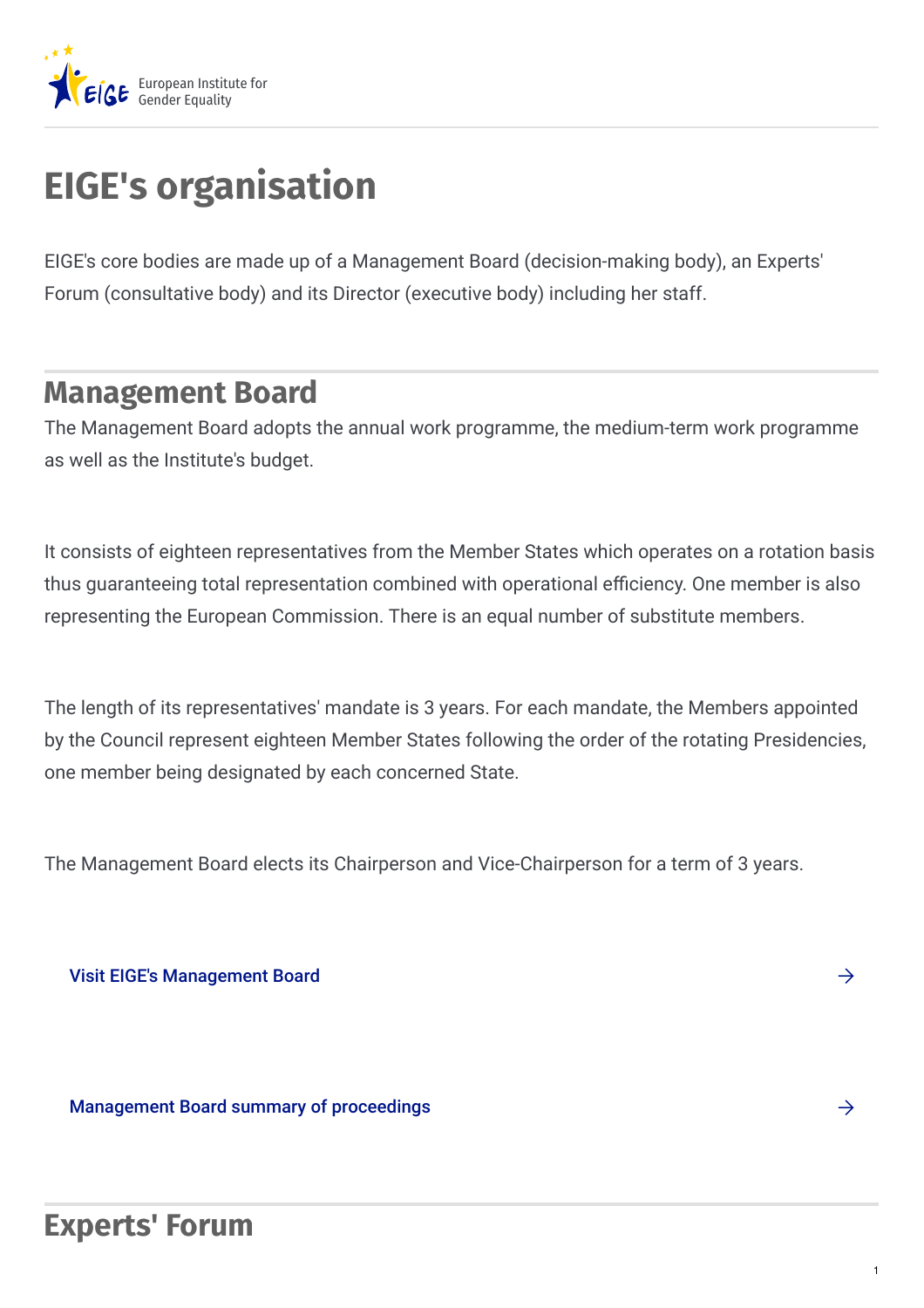The Experts' Forum is the Institute's advisory body. Its principle function is to provide expertise knowledge in the field of gender equality.

It is composed of members from competent bodies specialised in gender equality issues from every Member State of the European Union. Each country has both a member and an alternate. There are two members designated by the European Parliament, as well as three members designated by the European Commission and representing interested parties at the European level, with one representative from:

an appropriate non-governmental organisation at Community level which has a legitimate interest in contributing to the fight against discrimination on grounds of sex and the promotion of gender equality; employers' organisations at Community level; and workers' organisations at Community level.

The Member States and the Commission aim to achieve a balanced representation between men and women in the Experts' Forum.

Members are designated for the period of three years.

## Visit EIGE's [Experts'](https://eige.europa.eu/about-eige/eiges-structure/experts-forum) Forum

## **EIGE's Staff**

The Institute recruits Temporary Agents and Contract Agents. Seconded National Experts (SNE) are also engaged.